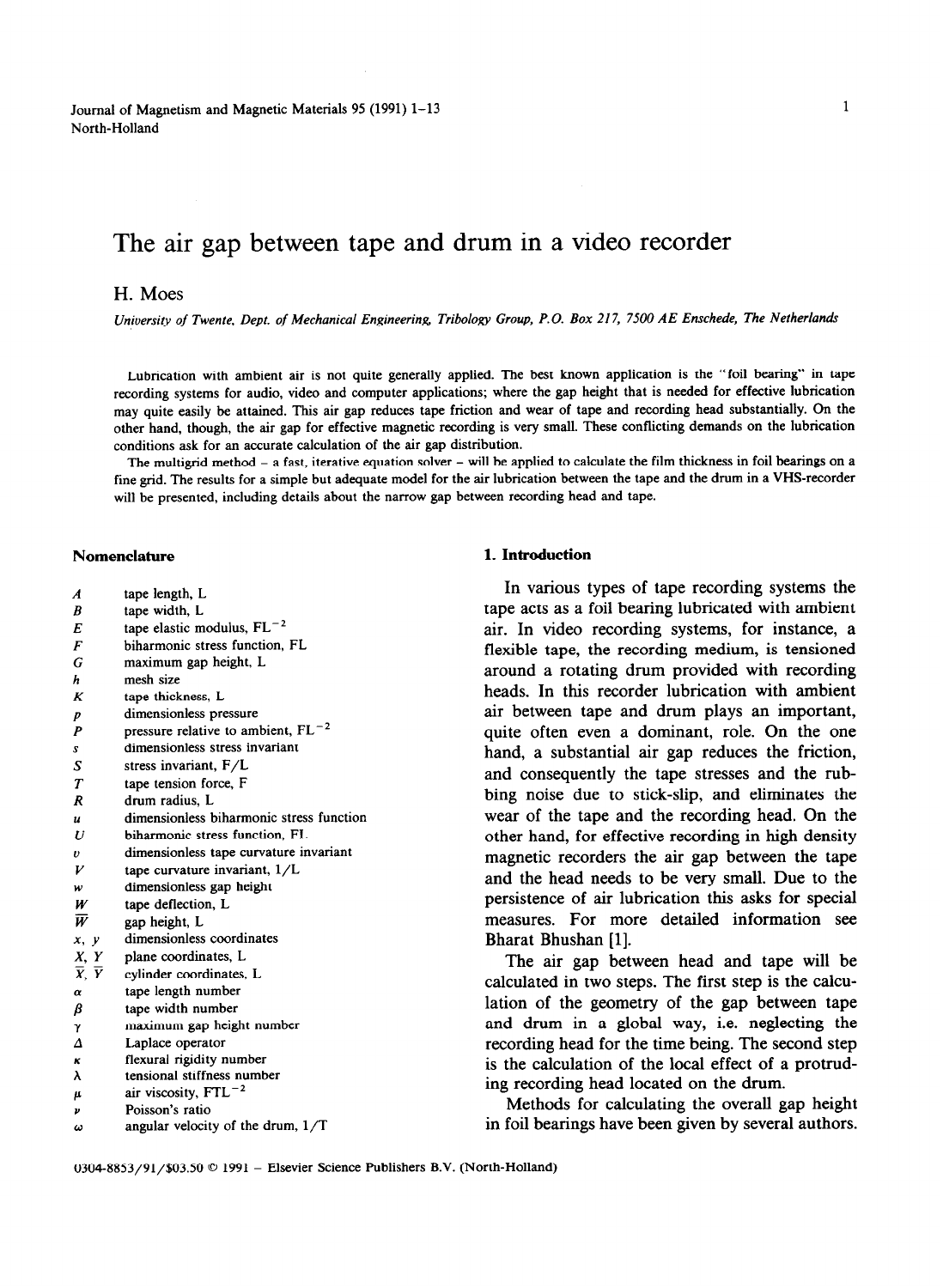Pioneers were Blok and Van Rossum [2]; they presented an approximate analytical solution by neglecting all second order effects. Later on the numerical solution given by Baumeister [3] was a substantial improvement. Whereas eventually the work of Eshel and Elrod [4,5] gave more detailed information about the geometry of the gap at the exit and the effect of flexural rigidity.

Only quite recently Fijnvandraat [6] introduced the one-dimensional approximation of a two-dimensional flow in the foil bearing calculations. Eventually Yoneda and Sawada [7] and Rongen [S] succeeded in calculating a complete solution for the foil bearing. Though both papers willfully neglect the intriguing anticlastic effect at the side edges.

Up to the time of writing of this paper three computer programs were known that predicted the local effects on the gap height of the various geometries of the head. Greenberg [9] was the first to introduce a rigorous air film calculation between spherical heads and the tape. According to the results a single wave occurs in the vicinity of the head. The calculation results by Wolf et al. [10] deals with more complicated geometries for the recording head. The results showed a number of waves around the head. Yoneda and Sawada [7] incorporated the local effects in the global calculation, including non-linear effects and flexural rigidity of the tape. Although the air gap in question, i.e. the flying height between head and tape, was set to zero.

The method of solution that will be presented in this paper is based on multilevel techniques. These techniques have already been applied to a similar problem, the ElastoHydrodynamic Lubrication (EHL), by Lubrecht et al. [ll], Lubrecht [12] and Venner and Ten Napel [13]. According to these publications the Gauss-Seidei Iteration Scheme (GSIS) appears to be very well suited for solving all kinds of two-dimensional problems in relation to the lubrication between flexible surfaces. In particular since the application of Multi-Grid (MG) transforms a GSIS into a fast, iterative matrix equation solver. This gave great promise of being able to solve the foil bearing lubrication problem on a fine grid.

The present work applies GSIS with MG to the  $\Delta \Phi = \Phi_{:XX} + \Phi_{:YY}$ .

non-linear, two-dimensional foil bearing problem taking into account the flexural rigidity of the tape. Both the overall geometry and a close-up in the vicinity of the head have been investigated.

#### 2. **Modeling the tape**

The basic equations are the two equations for thin plate deformations and a third equation for the viscous flow in narrow gaps between perfectly smooth walls. Besides, a complete set of boundary conditions will be needed. And finally the resulting set of equations has to be adapted for computer calculations.

#### 2.1. *Basic equations*

The two equations governing the deflection, *W,*  for an initially flat, thin plate, subject to tensional stresses, will first be introduced (see also Chia [14]). These two equations are the compatibility equation:

$$
\Delta^2 F - E K \left( W_{;XY}^2 - W_{;XX} W_{;YY} \right) = 0 \tag{1}
$$

and the equilibrium equation:

$$
\Delta F * \Delta W - \frac{EK^3}{12(1 - \nu^2)} \Delta^2 W + P = 0. \tag{2}
$$

The parameters applied in these equations are  $E$  for the tape elastic modulus,  $\nu$  for Poisson's ratio and *K* for the thickness of the tape.

The dependent variables figuring in these equations, apart from the tape deflection *W,* are *P* for the pressure in the gap and *F* for the biharmonic stress function. This stress function is related to the longitudinal plate stresses. On the other hand the deflection of the tape,  $W$ , is related to the plate bending moments per unit width and the perpendicular plate stresses; see appendix A.

The independent variables  $X$  and  $Y$  represent Cartesian coordinates. A semicolon in the index denotes differentiation with respect to the subsequent coordinates.

The symbol  $\Delta$  represents the Laplace operator defined by: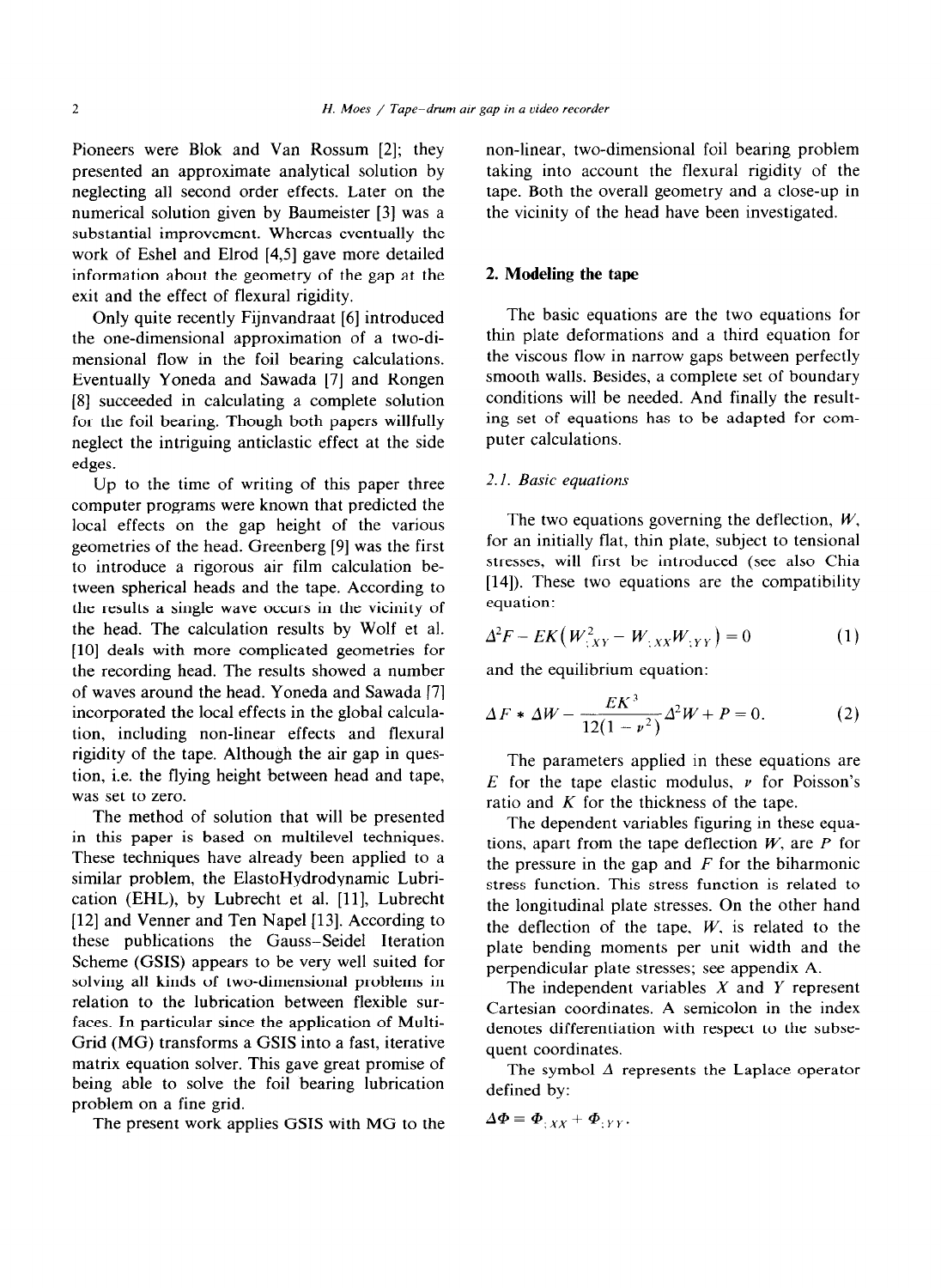Besides the following auxiliary definition has been introduced:

$$
\Delta \Phi * \Delta \Psi \equiv \Phi_{;XX} \Psi_{;YY} - 2\Phi_{;XY} \Psi_{;XY} + \Phi_{;YY} \Psi_{;XX}.
$$

The third equation is the equation for the viscous flow in narrow gaps. For the application under consideration this is the well known Reynolds equation [15]:

$$
(\overline{W}^3 P_{;X})_{;X} + (\overline{W}^3 P_{;Y})_{;Y} - 6\mu \omega R \overline{W}_{;X} = 0 \qquad (3)
$$

where  $\overline{W}$  represents the gap height,  $\mu$  the viscosity of air,  $\omega$  the angular velocity of the drum and *R* the radius of the drum.

Finally, the relation between the tape deflection, *W*, and the gap height,  $\overline{W}$ , will be given by introducing the following transformation:

$$
W_{;XX} \equiv W_{; \overline{XX}} - 1/R,
$$
  
\n
$$
W_{;YY} \equiv \overline{W}_{; \overline{YY}}, \quad W_{;XY} \equiv \overline{W}_{; \overline{XY}}.
$$
\n(4)

Note in particular that  $X$  represents the coordinate in the tangential direction of the drum and Y the coordinate in the axial direction: see fig. 1.

A complication is that substantial deflections occur. Since actually the Von Kármánn model that has been introduced for the tape is only valid for deflections smaller than a few times the thickness of the tape, the generally applied boundary conditions need to be adjusted. It will be clear that by introducing these equations the author implicitly introduced many more restrictions; for a discussion see section 5.



**Fig. 1. The coordinates for tape-drum interaction.** 

#### 2.2. *Boundary conditions*

The complete set of boundary conditions will now be introduced. These conditions are based on the following considerations:

- The pressure, *P*, is zero at all boundaries.
- By introducing *T* for the tape tension force and *B* for the tape width, the uniform tensional stress normal to the boundary of the tape may be chosen  $T/B$  at entrance and exit (distant from the wrap area; therefore Saint-Venant's principle applies) and zero at the side edges. Therefore the stress function at all boundaries will be defined by  $F = T Y^2 / 2B$ .
- Since no shear stresses occur at the side edges and since  $F = T Y^2 / 2B$ , follows  $F_{Y} = T Y / B$ .
- Quite arbitrarily  $F_{XX} = 0$  will be assumed at entrance and at exit (again: distant from the wrap area; therefore Saint-Venant's principle applies).
- By lifting the tape over an arbitrary but substantial distance G realistic uniform entrance and exit gaps will be created.
- At at all boundaries the external tape bending moment will be chosen equal to zero, leading to the first Kirchhoff boundary condition; at the side edges:

$$
W_{:YY} + \nu W_{:XX} = 0.
$$

The side edges are free boundaries. Therefore the second Kirchhoff boundary condition too might be expected to apply; i.e.:

$$
\{W_{;YY} + (2 - \nu)W_{;XX}\}_{;Y} = 0. \tag{5}
$$

However, because of the substantial deflection in the X-direction of the tape, represented by  $W_{\chi_{xx}}$ , this condition is rather inadequate. Antielastic deformation, for instance, will not occur. Therefore instead of eq. (5) a new free boundary condition will now be introduced that will take into account the effect of  $W_{\gamma}$ .

Near the side of the tape normal plate stresses perpendicular to the edge are very small. Therefore the tangential strain  $\epsilon$  depends on the normal stress in the tangential direction only and is given by  $\epsilon = F_{:YY}/EK$ . This leads to the follow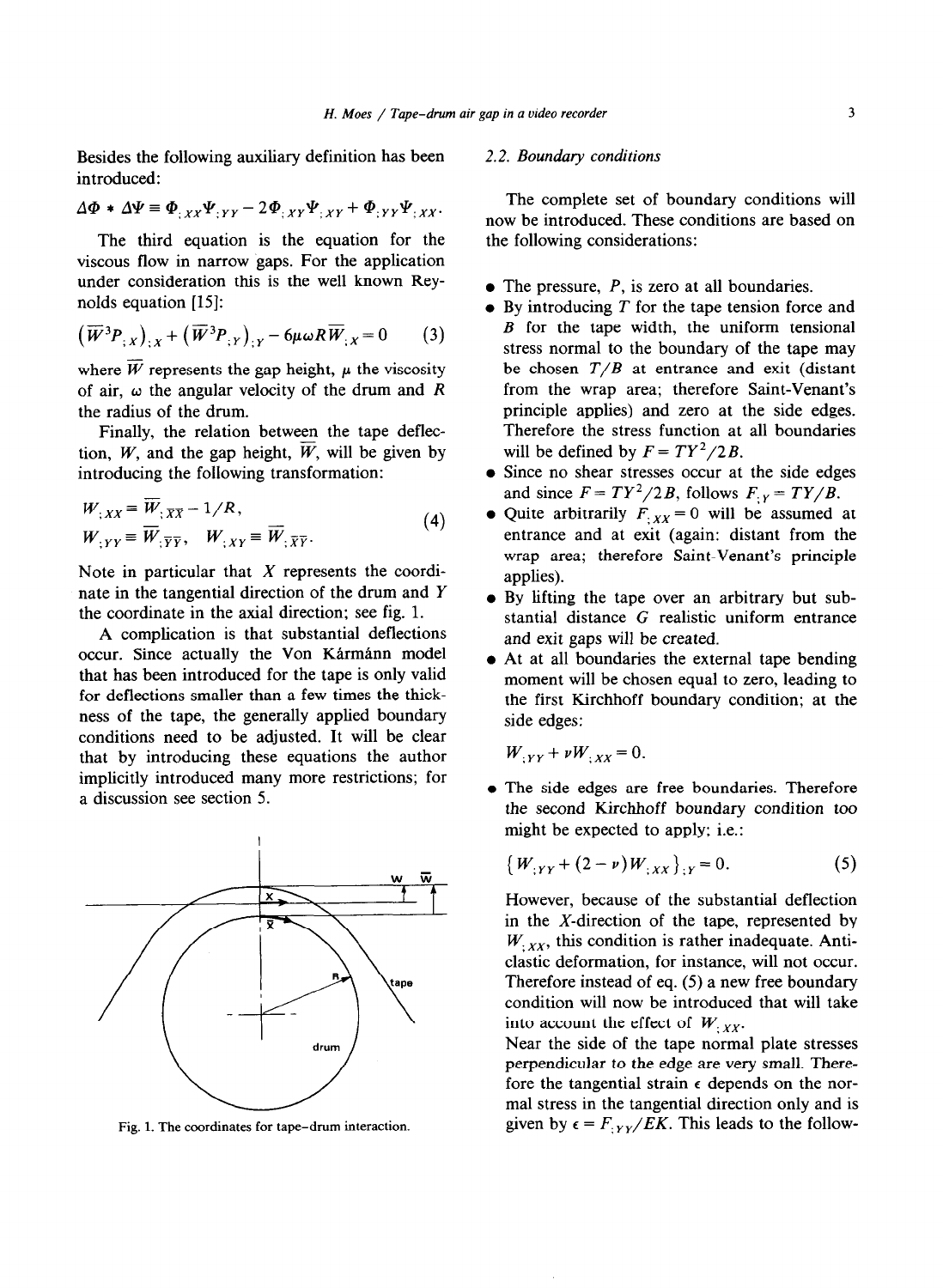ing geometrical condition for the gradient of the deflection normal to the side edge:

$$
W_{;Y} = -\epsilon_{;Y}/W_{;XX} \quad \text{for } W_{;XX} < 0.
$$

Whereas for  $W_{;XX} = 0$  continuity needs to be maintained.

This will lead to the following equations at entrance and exit, where  $X = \pm A/2$ :

$$
P = F - (T/2B)Y^2 = F_{;XX}
$$
  
=  $W_{;XX} + \nu W_{;YY} = \overline{W} - G = 0.$  (6)

Whereas at the side edges, where  $Y = \pm B/2$ , apply:

$$
P = F - (T/2B)Y^2 = F_{,Y} - (T/B)Y
$$
  
=  $W_{,YY} + \nu W_{,XX} = 0$  (7)

and instead of eq. (5):

$$
W_{\cdot XX}(F_{\cdot YYY} + EKW_{\cdot XX}W_{\cdot Y}) = 0
$$
  
with  $W_{\cdot XX} \le 0$  and  $F_{\cdot YYY}Y \le 0$ . (8)

These conditions fully comply with the character of the three basic equations; i.e. at all boundaries one boundary condition is defined in terms of the pressure *P,* two boundary conditions are defined in terms of *F* and two boundaries are defined in terms of *W.* 

# *2.3. Normalisation*

As a preparation to adequate computer programming it has shown to be useful to introduce the bipotential stress function,  $U$ , the stress invariant,  $S$ , and the tape curvature invariant,  $V$ :

$$
U \equiv F - (T/2B)Y^2, \quad S \equiv \Delta U, \quad V \equiv \Delta W. \tag{9}
$$

Besides, by introducing similarity quantities the original set of equations, eqs.  $(1)$  through  $(8)$ , may be substantially simplified; see appendix B. In this way eqs. **(1)** through (3) can be written:

$$
\Delta u - s = 0,\Delta w - v - 1 = 0,\Delta s - \lambda \left\{ w_{;xy}^2 - (w_{;xx} - 1) w_{;yy} \right\} = 0, \qquad (10)\Delta u * \Delta w - u_{;yy} + w_{;xx} - \kappa \Delta v + p - 1 = 0,\left( w^3 p_{;x} \right)_{;x} + \left( w^3 p_{;y} \right)_{;y} - w_{;x} = 0.
$$

In these equations  $\Delta$  represents the Laplace operator with respect to  $x$  and  $y$  and  $w$  represents the similarity variable for the gap height.

Of course the set of boundary conditions, eqs.  $(6)$  through  $(8)$ , has to be adapted to this new set of equations. At entrance and at exit, i.e. for  $x = \pm \alpha$ , these conditions become:

$$
p = s = u = v = 0 \quad \text{and} \quad w = \gamma.
$$

Whereas at the side edges, i.e. for  $y = \pm \beta$ , may be written:

$$
p = u = 0,
$$
  
\n
$$
v - (1 - v)(w_{;xx} - 1) = 0,
$$
\n(11)

$$
u_{xy} = 0,\t\t(12)
$$

$$
(w_{;xx}-1)\{s_{;y} + \lambda(w_{;xx}-1)w_{;y}\} = 0, \qquad (13)
$$

$$
w_{\pm xx} - 1 \le 0,\tag{14}
$$

$$
\left\{ s_{;y} + \lambda \left( w_{;xx} - 1 \right) w_{;y} \right\} y \le 0. \tag{15}
$$

Note that the eqs. (13) through (15) represent a complementarity condition.

By applying this normalisation the set of ten original parameters has been replaced by a much more manageable set of five similarity parameters; i.e.  $\alpha$  for the tape length,  $\beta$  for the tape width,  $\kappa$ for the flexural rigidity,  $\lambda$  for the tensional stiffness and  $\gamma$  for the air gap at entrance and at exit.

# 3. **Method of solution**

Multilevel relaxation has been applied as the method of solution. Actually, to begin with an error smoothing process was introduced by applying a Point-Gauss-Seidel-Newton Iteration Scheme (PGSNIS) with local linearisation. Next this process was transformed into a fast iterative solver by introducing multilevel relaxation. And finally some measures have been taken in order to stabilize the calculation process.

# 3. I. *Gauss-Seidel scheme*

By substituting the stress invariant, S, and the tape curvature invariant,  $V$ , through the eqs.  $(9)$ the original set of three partial differential equa-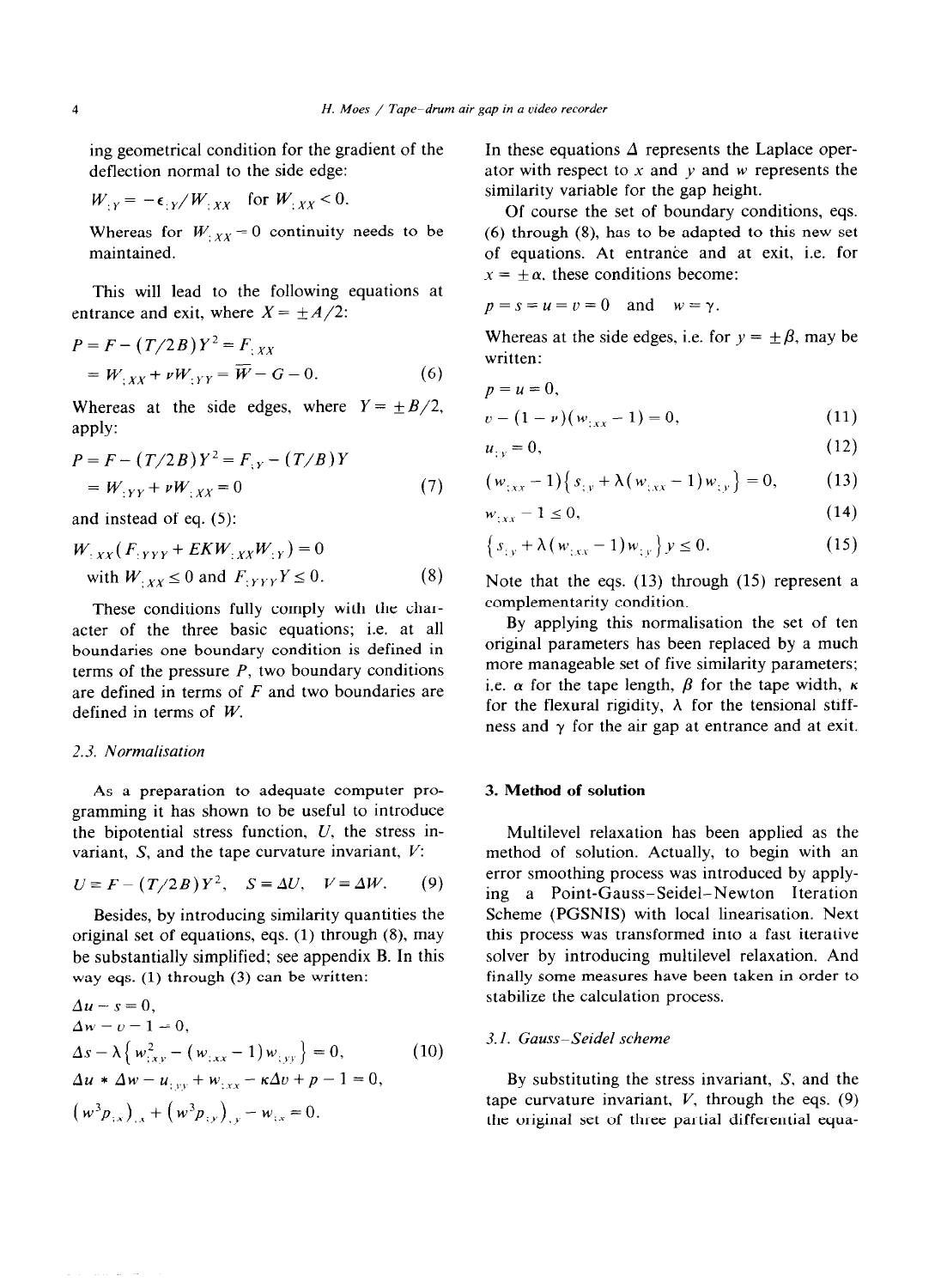tions has been transformed into five second order partial differential equations, all of a quasi-ellipt type. Three of the equations are substantial non-linear.

The discretisations are based on the standard three point and five point discretisations for the one-dimensional and two-dimensional Laplace operator, respectively. For the discretisations of the Reynolds equation see Lubrecht [12]. A seven point discretisation, with the major axis normal to the prevailing direction of the iteration sweeps, has been applied to the hyperbolic operator. For details see appendix C.l.

The local Newton linearisation, introduced for the non-linear equations, means that Newton linearisation has been applied explicitly to the five central variables.

The two Neumann type boundary conditions, eqns.  $(12)$  and eqs.  $(13)$  through  $(15)$  have been based explicitly on mesh points immediately adjacent to the boundary. For details see appendix c.2.

Full relaxation sweeps were carried out in a specific order for the five equations involved; meanwhile keeping the residuals for the four remaining equations untouched in the mesh point concerned. Subsequent to every sweep the variables at the boundaries were recalculated.

# 3.2. *Multigrid*

It is characteristic for a PGSNIS, when applied to sets of equations with great ellipticity, that after some relaxation sweeps the errors will be smooth. Hence they can be solved on a course grid, virtually without any loss of information. The iteration may be continued on this coarse grid by applying a coarse grid equivalent of the original equations; with the advantage that convergence will be much faster than on the original grid and thus asks much less solution time.

Finally, by means of the solution for the errors on this coarse grid the approximate solution on the original grid may be improved. Apart from a high frequency error caused by the necessary interpolations, a much better approximation to the solution will result than would have been possible by continuing relaxation on the original grid in equal time. The high frequency interpolation error causes no problems since it will almost completely disappear by applying a limited number of iteration sweeps; see Briggs [16].

This method, in a modification that is also suited for non-linear matrix operators, is called the Full Approximation Scheme (FAS) multigrid concept. Actually this is a defect-correction scheme; see Brandt [17]. It becomes extremely powerful when a multitude of levels is applied. On the coarsest level, though, the equations invariably have to be solved. This solution may quite well be derived by applying a large number of iteration sweeps since on a coarse grid this will not be time consuming.

The starting process is the Full MultiGrid (FMG) scheme [17]. By applying second order interpolation this provides for a good first approximation; and a good approximation is needed in order to guarantee convergence for the PGSNIS applied to non-linear equations.

# 3.3. *Special measures*

Because of the character of the linearisation applied, values for the gap width that are not positive will disturb the error smoothing process. Besides, non-positive gaps in practice are quite unnatural (actually it can be proven that any solution to the Reynolds equation possesses positive gaps only). Therefore non-positive values for the gap height, even the temporary ones popping up during relaxation, completely depend on the method and the level of discretisation. Two special measures have been taken to guarantee positive gaps:

- First, in order to prevent that non-positive solutions are needed for the gap height, the discretised third power of film thicknesses in the intermediate points that appear in the first terms of the discretised Reynolds equation according to Lubrecht [12] have been defined in a different way. For details see appendix C.3.
- Secondly, in order to put limitations to the non-linear effects when relaxation is applied, a special kind of under relaxation has been introduced. It limits the relative corrections for the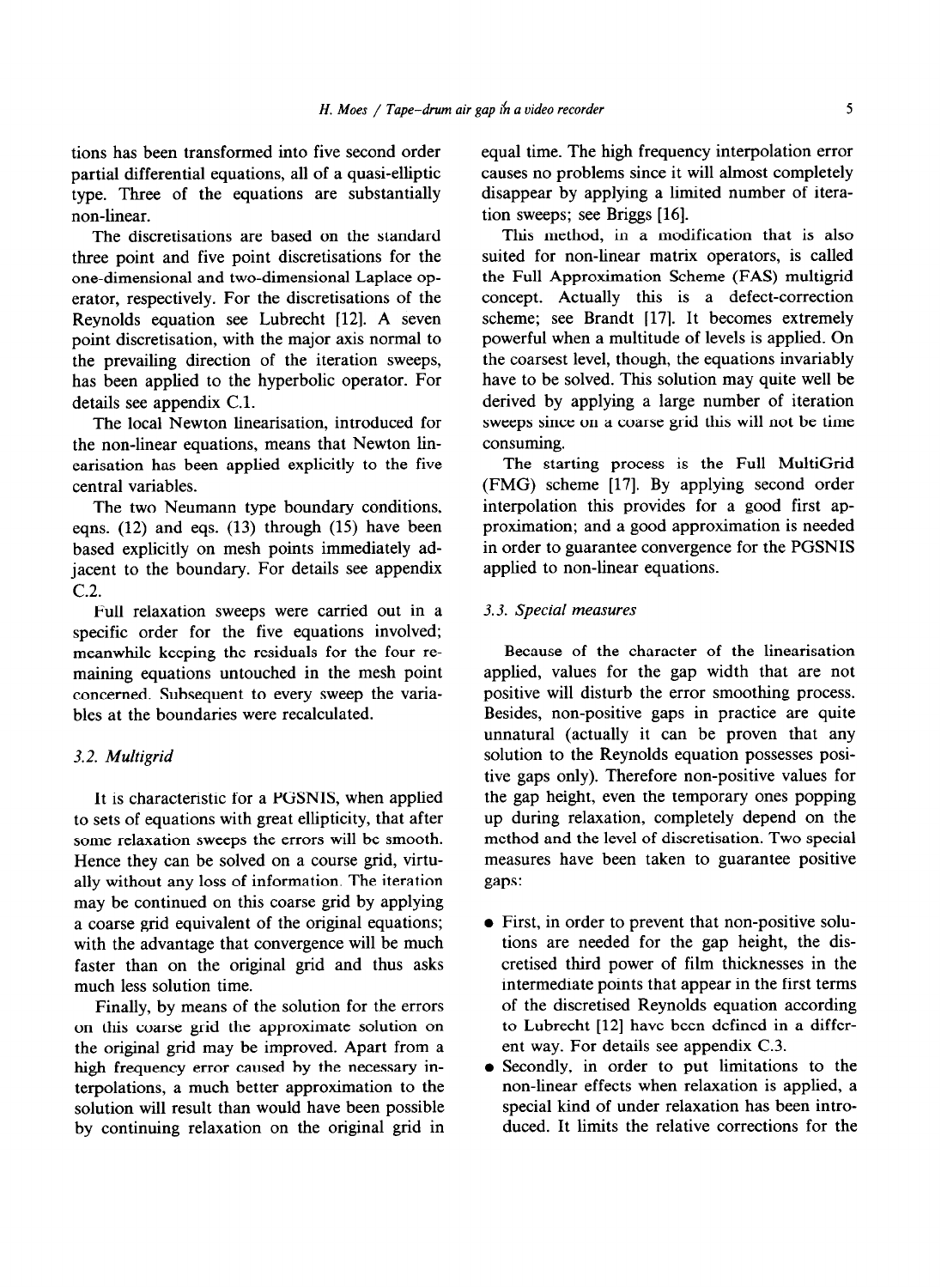gap height to 10% by applying a uniform reduction to all residual corrections prior to relaxation.

# 4. **Results**

The results to be presented for the tape-drum interaction apply to the following data for a VHS-recorder:

| Tape elastic modulus:         | $E = 8$ GPa,                     |
|-------------------------------|----------------------------------|
| Poisson's ratio:              | $\nu = 0.5$ .                    |
| Tape thickness:               | $K = 20 \mu m$ ,                 |
| Air viscosity:                | $\mu = 18.1 \mu Pa$ s,           |
| Angular velocity of the drum: | $\omega = 157$ s <sup>-1</sup> . |
| Tape tension force:           | $T = 0.5$ N,                     |
| Drum radius:                  | $R = 31$ mm,                     |
| Tape length:                  | $A = 100$ mm,                    |
| Tape width:                   | $B = 12.7$ mm.                   |

Actually Poisson's ratio is smaller (between 0.3 and 0.4) but this is of little effect. Consequently the control parameters are:

$$
\alpha = 135.726, \quad \beta = 17.237, \quad \kappa = 0.333,
$$
  
\n $\lambda = 2.296, \quad \gamma = 10.$ 

Note that  $\kappa$  is small. So the tape is quite flexible. Whereas  $\gamma = 10$  seems to be a fair choice for representing the actual tape.

Besides, the results to be presented for the tape-head interaction apply to the following dimensions of the head:

| Radius of the head:         | $10 \text{ mm}$ |
|-----------------------------|-----------------|
| Width of the head:          | $200 \mu m$ ,   |
| Bulging radius of the head: | 3 mm.           |
| Protrusion of the head:     | $50 \mu m$ .    |

Figs. 2 and 3 present the solution for a 25.4 mm element of tape with about 19 mm wrap region in the center. This wrap region represents an almost cylindrical element of tape that is conform with the drum. At entrance and at exit the 3 mm regions actually represent an almost flat tape. In reality the tape has a wrap region of about 100 mm. This shortening of the tape, though, has nothing to do with the limited applicability of the Von Kármánn model. The tape was simply too long for a good graphical representation. Besides, nothing much happens in the dominating wrap region, apart from a slow decrease in gap height when going downstream. Already for this short element of tape a considerable central area with an almost uniform air gap of about  $10 \mu m$  predominates. By the way, this gap height complies very well, i.e. within 5%, with the simple model results according to Baumeister [3]; see also appendix B.

The pressure distribution of fig. 2 shows a moderate pressure spike at the end of the wrap region followed by sub-ambient pressures at the begin of the exit area. Superficially this pressure spike agrees with the well known EHL solutions [12]. This spike is needed to create a short narrow gap at exit. The sub-ambient pressures are characteristic for gas lubrication.

The fig. 3, a close-up of the area at the left edge near to the end of the wrap region, reveals that:

- 1. The average gap height of about 10  $\mu$ m is locally reduced to about 4  $\mu$ m.
- A U-shaped narrow gap occurs with its open end in the direction of entrance. This geometry resembles the horse-shoe shaped narrow gap in EHL at point contact [12].
- A substantial anticlastic deformation occurs along the edges in the wrap region. This effect was first predicted by Wildmann [18]. On the one hand, the upward curving of the tape as shown may be somewhat exaggerated due to the discretisation applied. And as a consequence it is not conclusive in confirming the experimental evidence that the film thickness at the edge is larger than at the remaining area; see Licht [19]. On the other hand, the side effects extend over almost 2 mm tape width. And this is in fair agreement with the  $\sqrt{KR}$ , for the tape under consideration this means about 1 mm, according to the prediction made by Wildmann [18].

The method of calculation is also readily adaptable to computations around a head. Figs. 4 and 5 present a close-up of a small element of tape in the vicinity of a head. These diagrams follow from introducing a head geometry into the basic equations and from neglecting non-linear effects by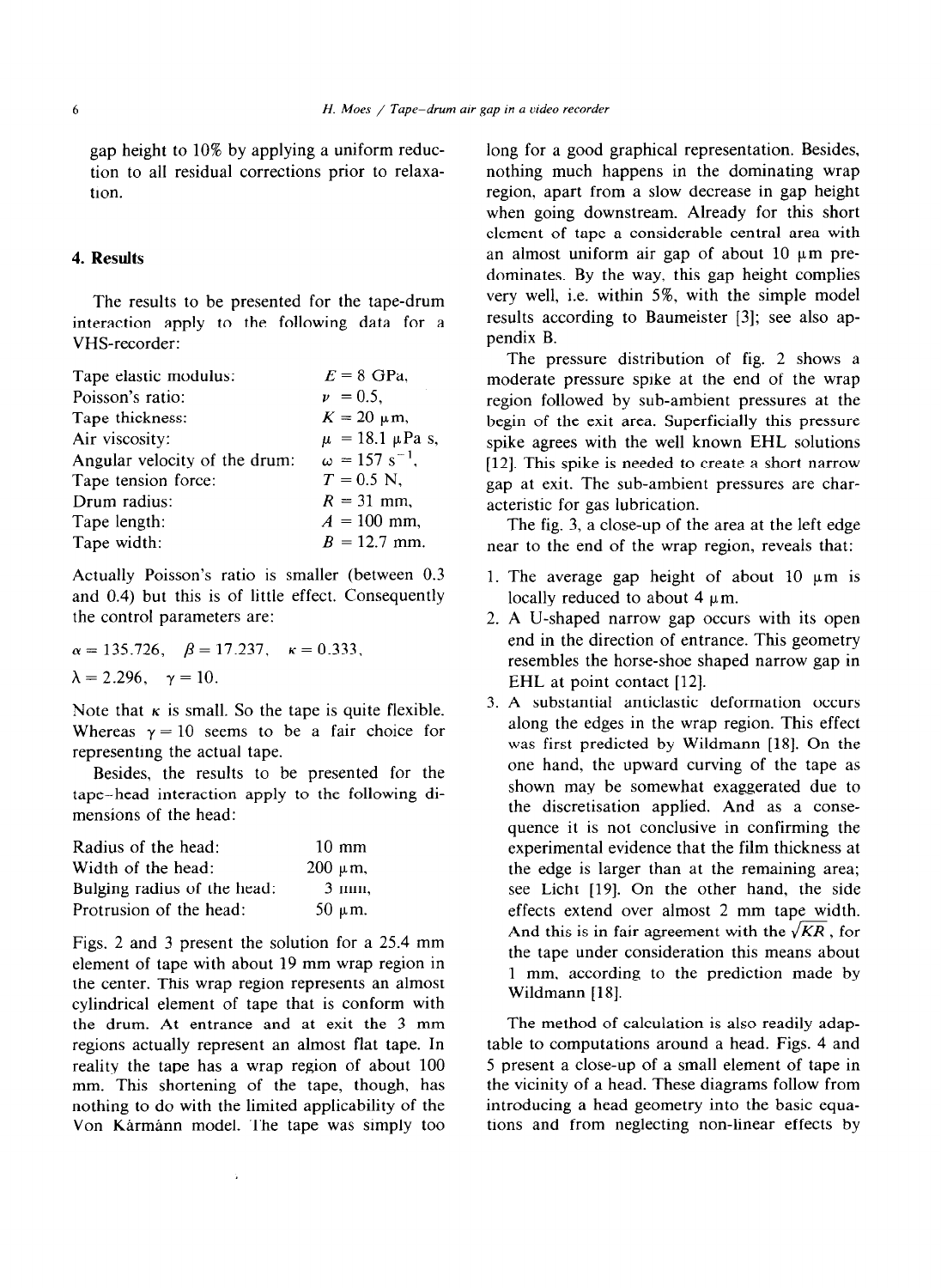applying first order perturbations to the tape equations; see also Wolf et al. [10]. The reason is that the non-linear effects, which disturb convergence for a protruding head, are of second order and may quite as well be neglected.

Comparing the solutions presented for a per-

fectly flexible tape [lo] and for a rather flexible tape [7] with the tape geometry of fig. 4, clearly shows the substantial effect of introducing the flexural rigidity. The conformity between head and tape is completely lost and waves do not occur. As a consequence the minimum gap height



**Fig. 2. The gap geometry and the corresponding pressure distribution. The drum rotates from left to right.**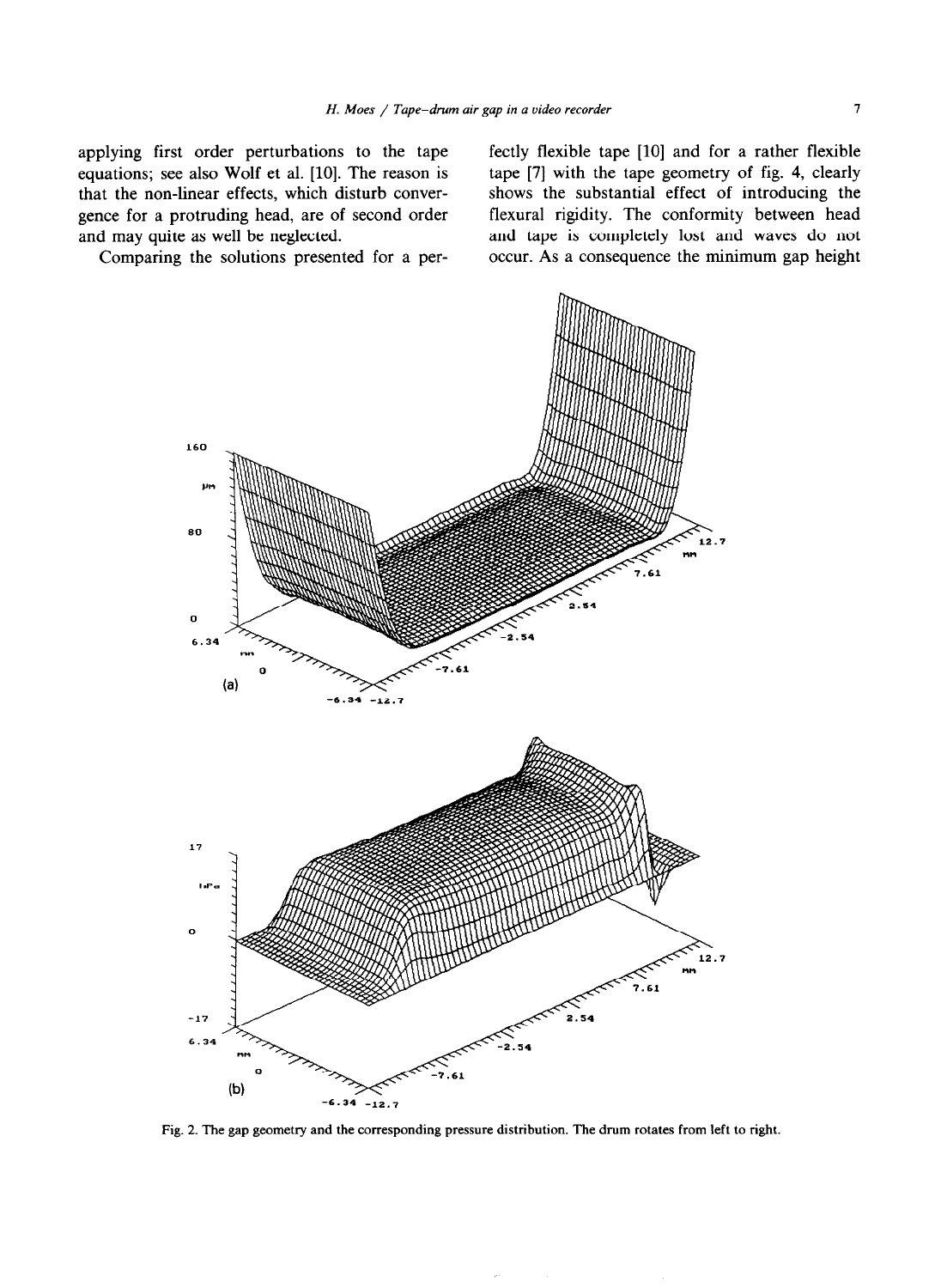

Fig. 3. A close-up of the minimum gap height at the side edge near the exit. The drum rotates from left to right



Fig. 4. The head geometry with the corresponding tape geometry. The drum rotates from left to right.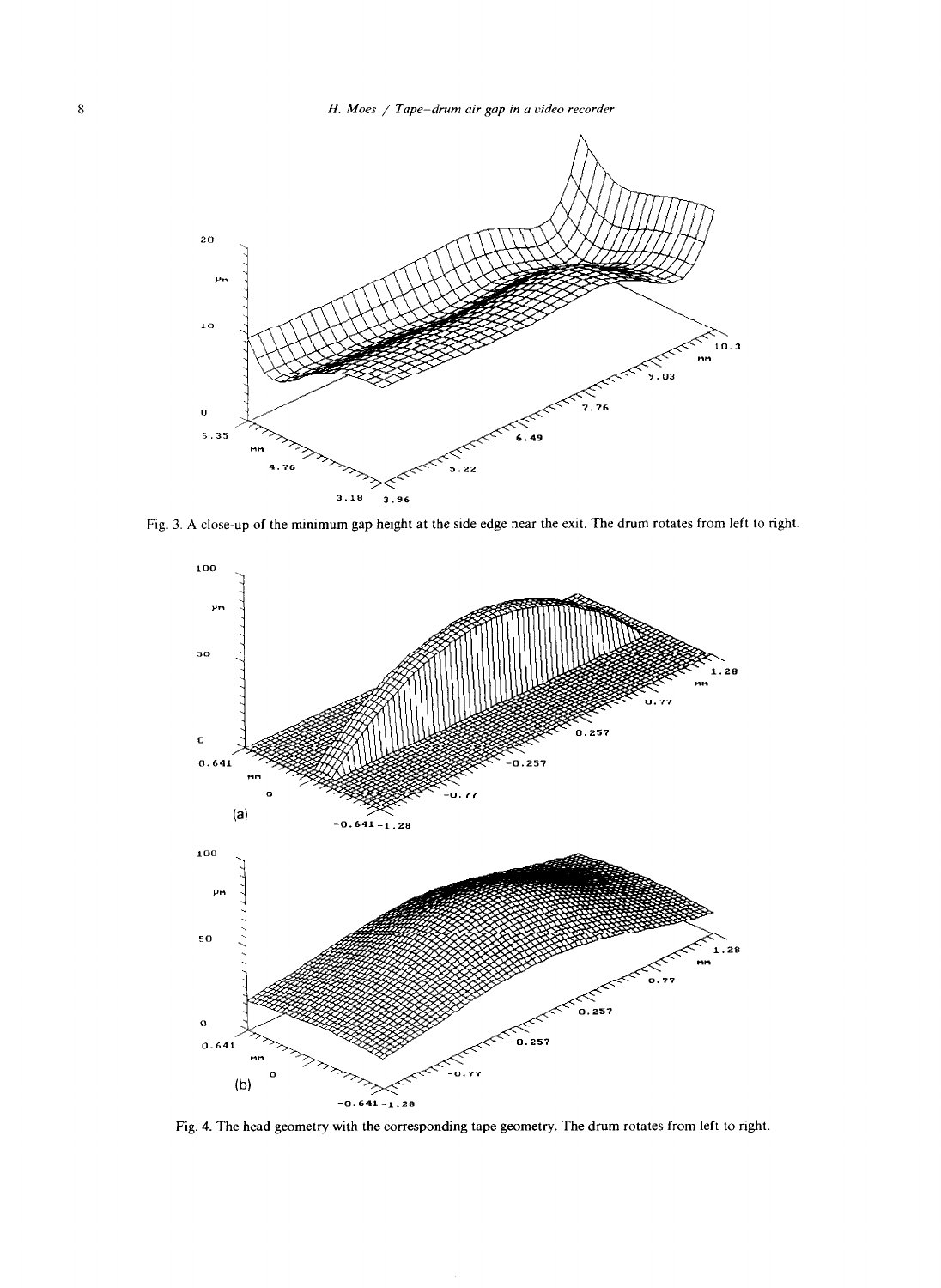is much smaller. According to fig. 5 a gap height of  $0.03 \mu$ m only occurs at the top of the head. At the side of the head, though, the gap height is much greater and surpasses  $0.5 \mu$ m. The minimum gap height is  $0.02 \mu m$  and occurs in the trailing region of the head.

On the one hand, in relation to the surface roughnesses the minimum gap width of  $0.02 \mu m$ as calculated for perfectly smooth walls is much smaller than needed. On the other hand, a  $0.5 \mu m$ gap is much to thick for effective magnetic recording. As a consequence wear and rubbing noise may easily occur; whereas magnetic recording will still be far from optimal. In particular the bulging radius of the head has to be increased in order to obtain optimum conditions with respect to wear and registration efficiency!

Besides, fig. 5 shows that locally rather high



**Fig. 5. Magnification of the gap height and the corresponding pressure distribution. The drum rotates from left to right.**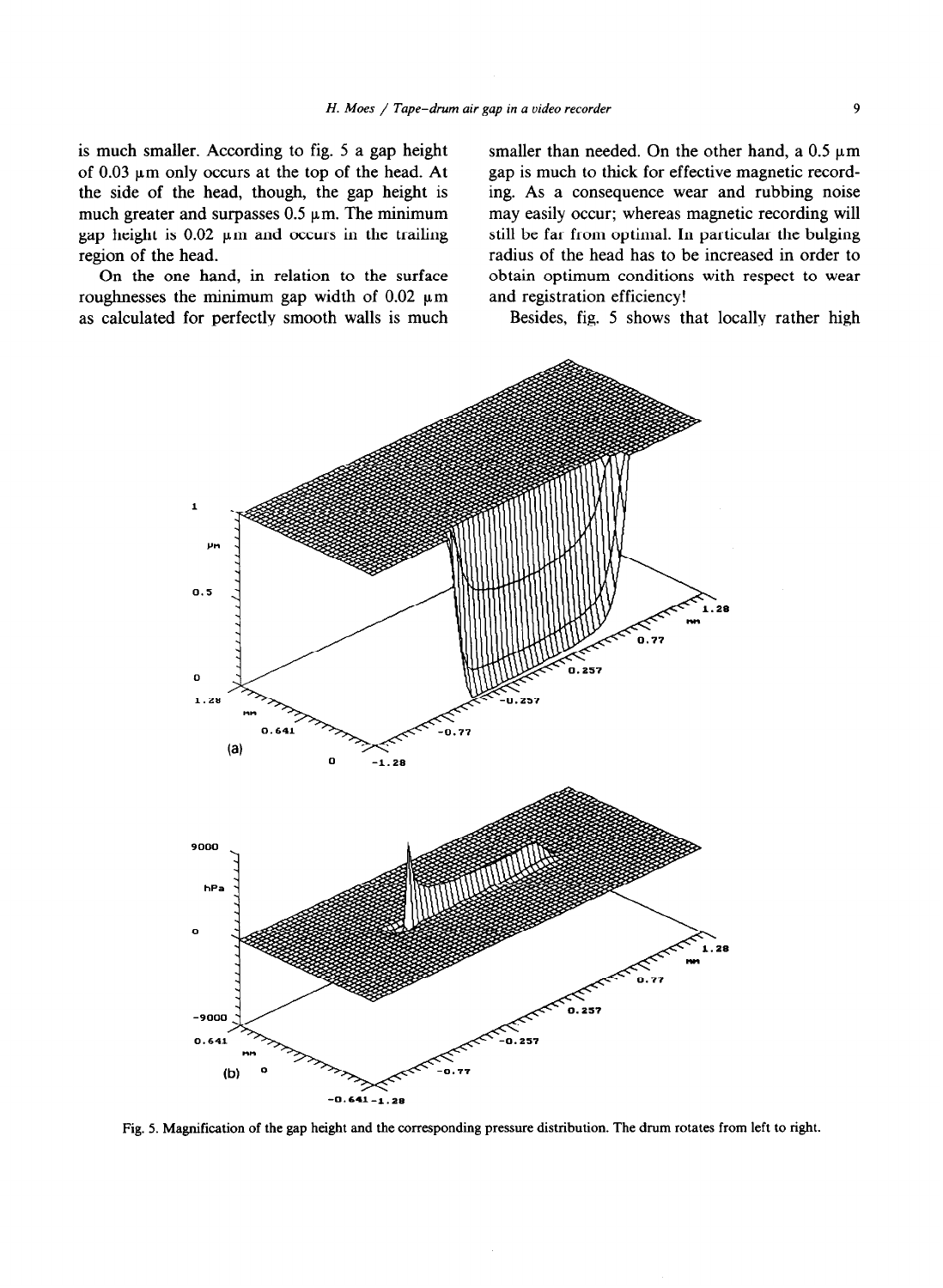pressures occur. Because of a failing air lubrication due to the extremely thin gap this will lead to substantial friction forces; forces that eventually may damage the tape.

# **5. Discussion**

The results that have been presented are solutions to the level of the truncation errors of the discretised equations. Therefore the convergence error is small enough not be distinguished from the diagrams. The dominating discretisation error, though, depends on the quality of the discretisation that has been applied. This means that the error in the location of the side edges may be of the order of magnitude of one mesh size. Nevertheless the anticlastic effect remains quite evident and the gap heights that have been presented may be considered fair approximations, with errors far below 10%.

The model that has been introduced neglects various effects that may be of importance for the quality of the solution, such as:

- 1) All deviations from elastic plate and narrow gap flow theories.
- 2) All transient effects, like the head entry effect.
- **3)**  The helical tape guide.
- **4)**  The inhomogeneity and anisotropy of the tape.
- **5)**  The actual drum design, e.g. including mandrels and grooves.
- **6)**  The compressibility of air as a lubricant.
- **7)**  The Knudsen (i.e. molecular mean free path) effect on viscosity [10].

The first restriction is quite essential. Eqs. (1) and (2) have been based on the elastic theory of plates and the eq. (3) on the theory of flow in a narrow gap. As a consequence errors of  $O(K/B)$ respectively  $O(W/B)$ , i.e.  $O(0.001)$ , may be expected for the overall solution. Yet, more substantial errors may occur at the edges. Nevertheless the resulting errors for the gap height will be far below 1%. And this is much smaller than the discretisation error.

The next four restrictions (2 through 5) do not represent serious limitations. They have been introduced for simplicity reasons only. The model can easily be modified in order to take account of the effects involved.

As to the last two restrictions  $(6 \text{ and } 7)$ , the results reveal that both the compressibility effect and the Knudsen effect are rather small as long as the head is not involved. In the vicinity of the head, however, these effects actually might not have been neglected. Consequently the film thickness will be much smaller than has been predicted! Unfortunately this has not been anticipated; otherwise an attempt would have been made to incorporate both effects in the computer program from the start.

In the MG scheme slow convergence, in particular in the begin when non-linear effects are dominating, had to be taken into account. As a consequence quite a number of V-cycles (up to 20) were needed in order to achieve truncation error quality for the solutions. At all levels, except at the coarsest level, six iteration sweeps proved to be optimal. At the coarsest level about one hundred sweeps were needed. The reason is that at the coarsest level the equations have to be solved, whereas at higher levels a smoothing of the differential errors satisfies.

## 6. **Conclusions**

The results indicate that a Point-Gauss-Seidel–Newton iteration scheme with multigrid is very well suited for calculating foil bearings, including the head-tape interaction in tape recorders. The method was found to have astonishing efficiency. Therefore an analysis of the air lubrication in magnetic recorders, incorporating many of the the effects mentioned above, seems quite feasible.

In the beginning the application of this method of calculation to elastohydrodynamic lubrication problems caused serious problems. The reason is the non-linear behavior of the Reynolds equation with respect to the film thickness and consequently the risk of negative film thicknesses occurring. Negative film thicknesses, apart from being unpractical, may disturb the convergence by introducing instabilities.

In order to overcome this problem some mea-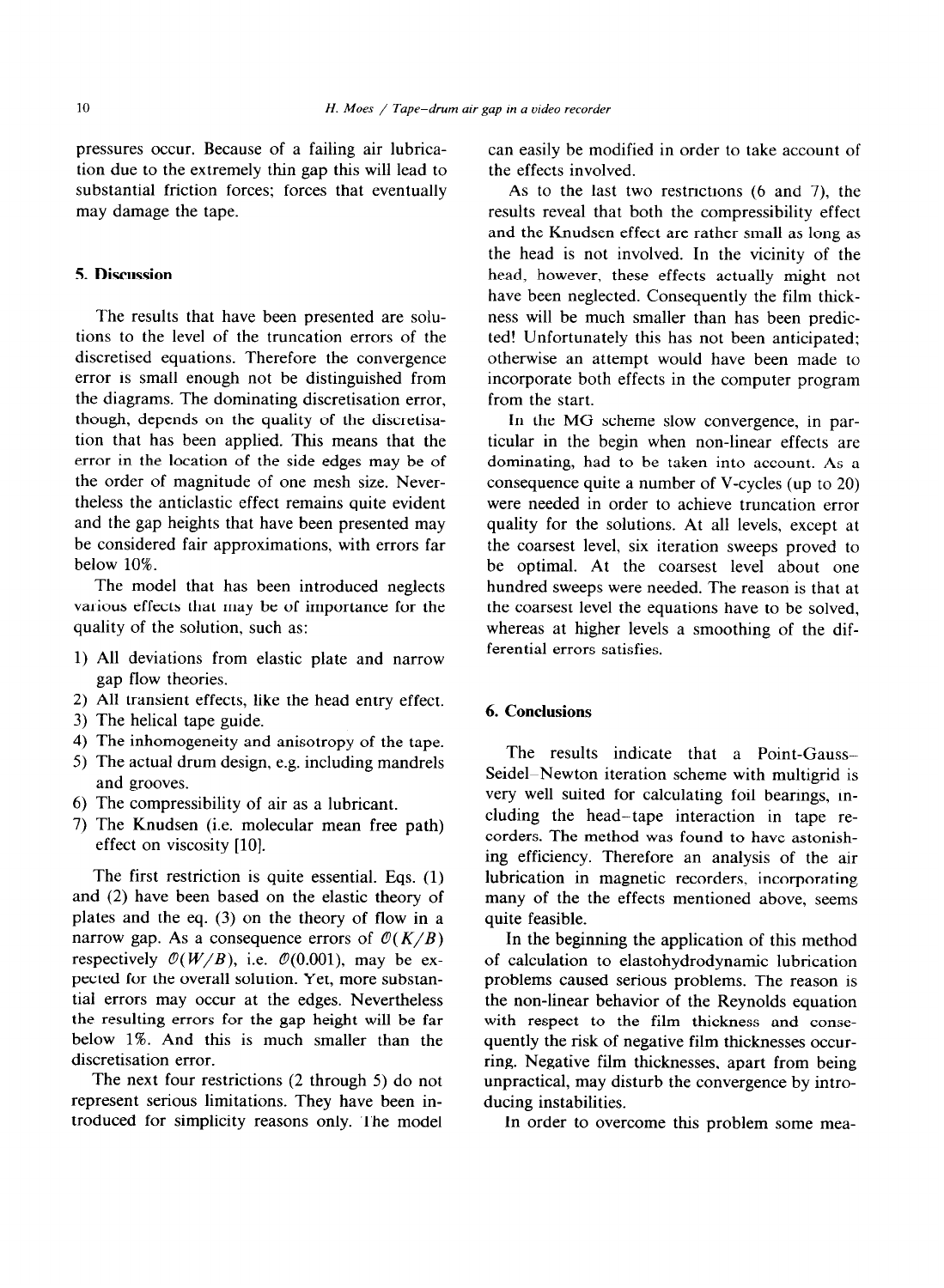sures had to be taken. These measures will reduce the rate of convergence at the start of the iteration process, where non-linear effects may be quite substantial.

With this problem solved, the calculations run smoothly, e.g. swiftly and without the conditional loops notorious in Newton-Raphson schemes. Besides, the following extra advantages of the application of this method may be mentioned:

- The method asks for a minimum of storage capacity, even if many grid points are to be applied. Actually the number of required addresses is directly proportional to  $n \ln n$ , with  $n$ representing the number of degrees of freedom at the finest mesh.
- The method asks for a minimum of solution time. The reason is that the computer time too is directly proportional to  $n \ln n$ . For instance a 128 **x** 256 mesh (because of symmetry conditions actually  $64 \times 256$ ) was solved in about 2 h on a 80386/87 PC.

To stimulate multigrid applications in mechanical engineering and especially the problem of tape and head design a program with a simple application, amply provided with comment and in both PASCAL and FORTRAN, will be made available by request.

#### **Appendix A. Plate stresses**

The longitudinal plate stresses (two normal plate stesses and one shear plate stress) depend on the biharmonic stress function:

$$
N_{XX} \equiv F_{;YY}, \quad N_{YY} \equiv F_{;XX}, \quad N_{XY} \equiv -F_{;XY}.
$$

The plate bending moments per unit width (two normal bending moments and one skew bending moment) depend on the tape deflection:

$$
M_{XX} = -\frac{EK^3}{12(1 - v^2)} (W_{;XX} + vW_{;YY}),
$$
  
\n
$$
M_{YY} = -\frac{EK^3}{12(1 - v^2)} (W_{;YY} + vW_{;XX}),
$$
  
\n
$$
M_{XY} = \frac{EK^3}{12(1 + v)} W_{;XY}.
$$

Besides, the two transverse plate stresses are:

$$
Q_X = -\frac{EK^3}{12(1-\nu^2)} (W_{;YY} + W_{;XX})_{;X},
$$
  
\n
$$
Q_Y = -\frac{EK^3}{12(1-\nu^2)} (W_{;YY} + W_{;XX})_{;Y}.
$$

# **Appendix B. Similarity quantities**

The following set of similarity quantities has been applied to replace the original set of quantities:

The independent similarity variables:

$$
x = \frac{\overline{X}}{R} \sqrt[3]{\frac{T}{6\mu \omega RB}} , \quad y = \frac{\overline{Y}}{R} \sqrt[3]{\frac{T}{6\mu \omega RB}}
$$

The dependent similarity variables:

$$
p \equiv \frac{PRB}{T}, \quad s \equiv \frac{SB}{T}, \quad u \equiv \frac{UB}{TR^2} \sqrt[3]{\left(\frac{T}{6\mu \omega RB}\right)^2},
$$
  

$$
v \equiv VR, \quad w \equiv \frac{\overline{W}}{R} \sqrt[3]{\left(\frac{T}{6\mu \omega RB}\right)^2}.
$$

And the similarity parameters:

$$
\alpha = \frac{A}{2R} \sqrt[3]{\frac{T}{6\mu \omega RB}}, \quad \beta = \frac{B}{2R} \sqrt[3]{\frac{T}{6\mu \omega RB}},
$$
  

$$
\gamma = \frac{G}{R} \sqrt[3]{\left(\frac{T}{6\mu \omega RB}\right)^2},
$$
  

$$
\kappa = \frac{EK^3B}{12TR^2(1 - \nu^2)} \sqrt[3]{\left(\frac{T}{6\mu \omega RB}\right)^2},
$$
  

$$
\lambda = \frac{EKB}{T} \sqrt[3]{\left(\frac{6\mu \omega RB}{T}\right)^2}.
$$

N.B. According to MG calculations Baumeister's nominal clearance number is:

$$
w = 0.643040 \quad \text{at } \partial p / \partial x = 0
$$
  
for  $\alpha$ ,  $\beta$ ,  $\gamma \rightarrow \infty$  and  $\kappa = 0$ .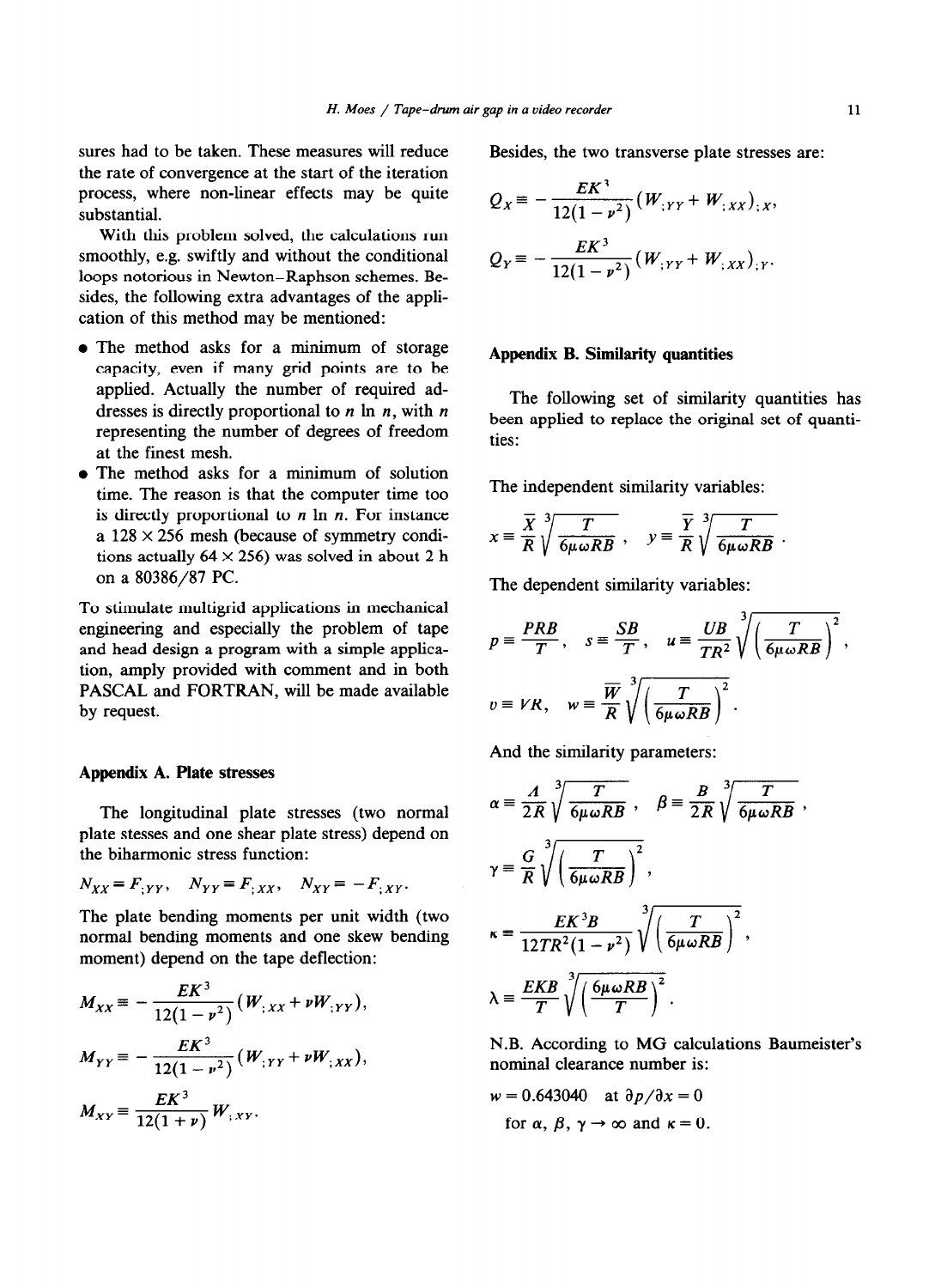Whereas over the complete wrap area both the gap height and the pressure distribution show a persistent undulation. This undulation in the gap height starts from the narrow gap at the end of the wrap area and extends in the upstream direction. The undulation in the pressure distribution starts from the pressure spike at the end of the pressurized area and is quite similar in appearance. For both undulations the wavelength, I, and the upstream attenuation factor per wave,  $\theta$ , are approximately:

$$
\frac{l}{R}\sqrt[3]{\frac{T}{6\mu\omega RB}} = 4.75 \text{ and } \theta = 0.025.
$$

# **Appendix C. Discretisations**

# **C. I.** *Hyperbolic operator*

The seven point discretisation that has been applied to the hyperbolic operator in section 3.1 reads:

$$
\frac{\partial^2 f_{i,j}}{\partial x \partial y} = -h^{-2} \left( f_{i+1,j} + f_{i-1,j} + f_{i,j+1} + f_{i,j-1} \right)
$$

$$
-2f_{i,j} - f_{i+1,j+1} - f_{ui-1,i-1} \right) + \mathcal{O}(h^2).
$$

## **C. 2.** *Boundaries*

Some details about the discretisation of the boundary conditions as mentioned in section 3.1 will be presented.

Introduce an  $i$ ,  $j$  mesh for the  $x$ ,  $y$ -coordinate system with  $h$  representing the uniform mesh size and  $j = 1$  representing one of the side edges of the tape. Then the boundary conditions according to the eqs. (11) and (12) may be discretisized:

$$
v_{i,1} - (1 - \nu)(D_i - 1) = \mathcal{O}(h^2),
$$
  
\n
$$
s_{i,1} - 2h^{-2}\tilde{u}_{i,2} = \mathcal{O}(h^2).
$$

Eq. (15) has been discretisized by introducing for  $x_{b,1} \le x_{i,1} \le x_{e,1}$ :

$$
w_{i,1} - w_{i,2} + \frac{s_{i,1} - s_{i,2}}{\lambda (D_i - 1)} = \mathcal{O}(h)
$$

and eq. (14) by introducing for  $x_{i,1} < x_{b,1}$ :

$$
w_{i,1} - \left[ \gamma + \left\{ w_{b,1} - \gamma - \frac{1}{2} \left( x_{b,1}^2 - \alpha^2 \right) \right\} \times \frac{|x_{i,1}| - \alpha}{|x_{b,1}| - \alpha} + \frac{1}{2} \left( x_{i,1}^2 - \alpha^2 \right) \right] = 0
$$

and for  $x_{i,1} > x_{i,1}$ :

 $\sim$   $\sim$ 

$$
w_{i,1} - \left[ \gamma + \left\{ w_{e,1} - \gamma - \frac{1}{2} \left( x_{e,1}^2 - \alpha^2 \right) \right\} \times \frac{|x_{i,1}| - \alpha}{|x_{e,1}| - \alpha} + \frac{1}{2} \left( x_{i,1}^2 - \alpha^2 \right) \right] = 0.
$$

The transition points  $x_{b,1}$  and  $x_{e,1}$  are still adjusted by hand. Besides, for reasons of numerical stability the following mixed discretisations were introduced:

$$
\tilde{u}_{i,2} = \frac{1}{4} (u_{i-1,2} + 2u_{i,2} + u_{i+1,2}),
$$
  
\n
$$
D_i = \frac{1}{8} h^{-2} (w_{i-2,2} + 4w_{i-1,2} - 10w_{i,2} + 4w_{i+1,2}) + w_{i+2,2}).
$$

The introduction of  $j = 2$ , i.e. neglecting boundary mesh points, in the last equation is intended to avoid implicit boundary conditions. Although this might increase the systematic error of  $\mathcal{O}(h)$  that already occurs for the first order derivative in the Reynolds equation, i.e. in eq. (10). Anyhow a rather fine mesh will be needed in order to simulate the analytical solution accurately.

#### *C.3. Reynolds equation*

According to Lubrecht [12] the first term in the Reynolds equation (10) may be discretisized:

$$
\frac{\partial}{\partial x} \left( w_i^3 \frac{\partial p_i}{\partial x} \right)
$$
\n
$$
= h^{-2} \left\{ w_{i+1/2}^3 (p_{i+1} - p_i) + w_{i-1/2}^3 (p_{i-1} - p_i) \right\}
$$
\n
$$
+ \mathcal{O}(h^2).
$$

As mentioned in section 3.3 the third power of the gap heights in the intermediate points, figuring in this discretisation, have been defined by:

$$
w_{i+1/2}^3 \equiv 2 \frac{w_i^3 w_{i+1}^3}{w_i^3 + w_{i+1}^3}, \quad w_{i-1/2}^3 \equiv 2 \frac{w_i^3 w_{i-1}^3}{w_i^3 + w_{i-1}^3}
$$

with a similar discretisation for the second term.